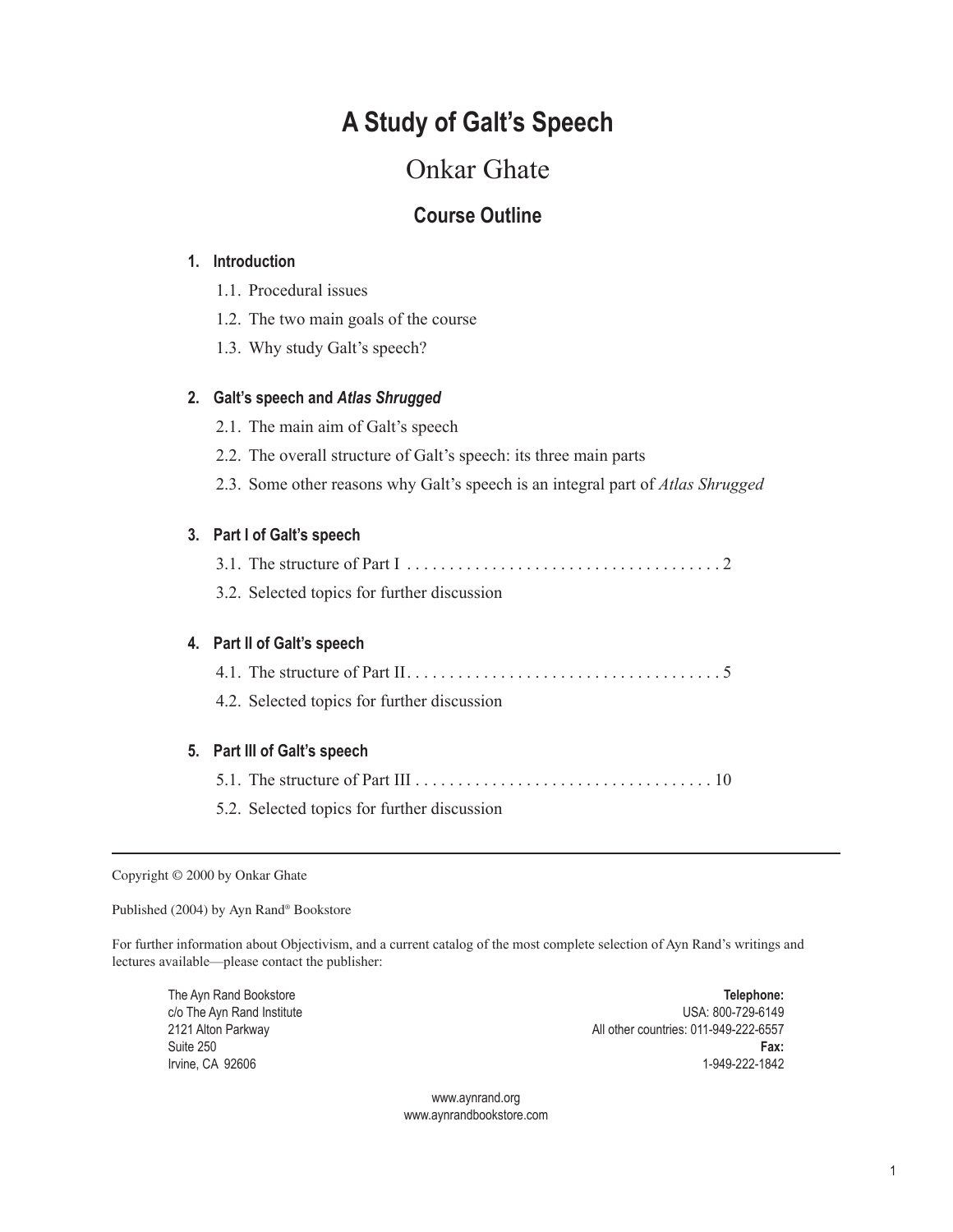# **Outline of the Structure of Galt's Speech**

Note: Page numbers reference "Galt's Speech" in *For the New Intellectual*

INTRODUCTION (pp. 117–120)

- (1) Ladies and gentlemen, said a voice
- (2) For twelve years, you have been asking
- (3) You have heard it said that this is an age
- (4) You have destroyed all that
- (5) Your ideal had an implacable enemy
- (6) Men do not live by the mind, you say?
- (7) While you were dragging to your sacrificial altars
- (8) All the men who have vanished
- (9) We are on strike against self-immolation
- (10) There is a difference between our strike
- (11) We have granted you everything you have demanded of us
- (12) Are you now crying
- (13) Through centuries of scourges and disasters
- (14) You wanted to know John Galt's identity
- (15) Yes, this *is* an age of moral crisis
- (16) You have heard no concepts of morality
- (17) For centuries, the battle of morality
- (18) Both sides agreed that morality
- (19) Whatever else they fought about

PART I — THE MORALITY OF LIFE (pp. 120-136)

*Section A — Man's need of a moral code (pp. 120–122*)

- (20) Man's mind is his basic tool of survival
- (21) But to think is an act of choice
- (22) A being of volitional consciousness
- (23) There is only one fundamental alternative
- (24) A plant must feed itself
- (25) An animal is equipped
- (26) Man has no automatic code of survival
- (27) A living entity that regarded
- (28) Man has been called a rational being
- (29) A code of values accepted by choice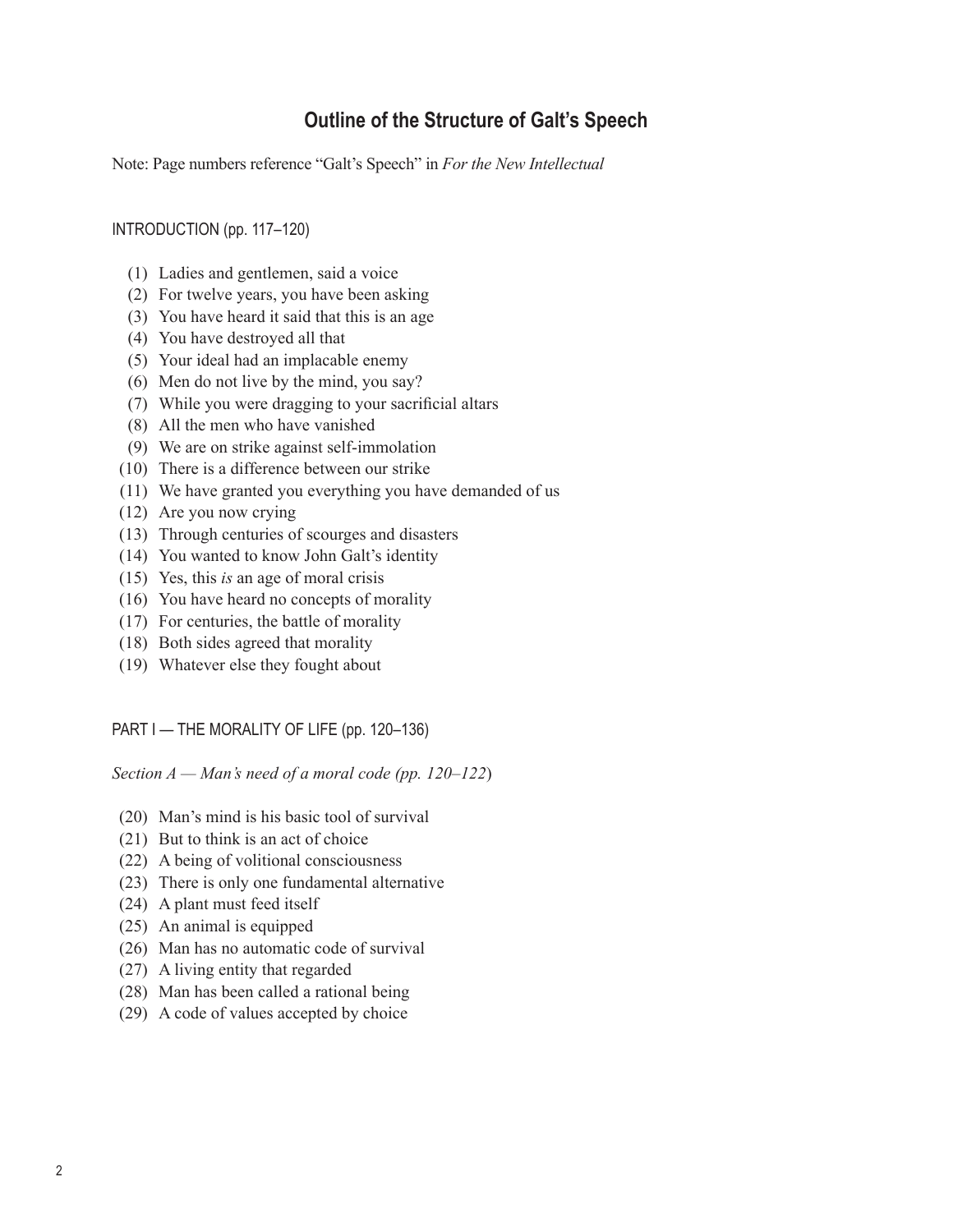*Section B — The standard and purpose of morality (pp. 122–124)*

- (30) Whoever you are, you who are
- (31) All that which is proper
- (32) Man's life, as required by his nature
- (33) Man's life is the *standard* of morality
- (34) Since life requires a specific course
- (35) Happiness is the successful state of life
- (36) But neither life nor happiness
- (37) Sweep aside those parasites
- (38) Sweep aside those hatred-eaten mystics
- (39) No, you do not have to live
- (40) No, you do not have to live as a man
- (41) No, you do not have to think
- (42) No, you do not have to be a man
- (43) If you wish to know how

### *Section C — The philosophical foundation of the morality of life (pp. 124–128)*

- (44) We, the men of the mind
- (45) Existence exists—and the act of grasping
- (46) If nothing exists, there can be no consciousness
- (47) Whatever the degree of your knowledge
- (48) To exist is to be something
- (49) Whatever you choose to consider
- (50) Are you seeking to know
- (51) Man cannot survive except by gaining knowledge
- (52) All thinking is a process of identification
- (53) Reality is that which exists
- (54) The most depraved sentence
- (55) You who speak of a "moral instinct"
- (56) A rational process is a *moral* process
- (57) That which you call your soul
- (58) Thinking is man's only basic virtue
- (59) This, in every hour and every issue
- (60) To the extent to which a man is rational
- (61) You who prattle that morality
- (62) If I were to speak your kind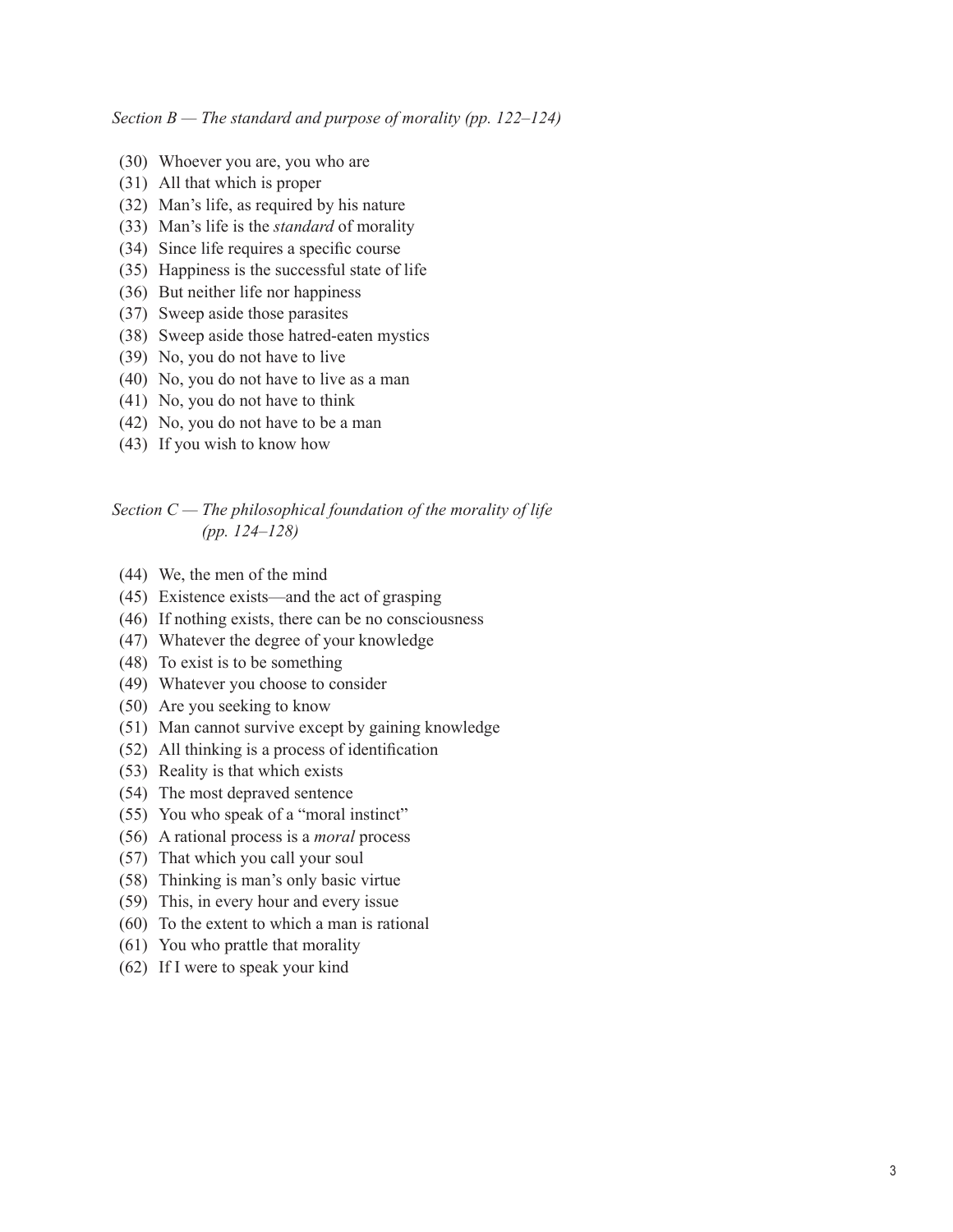*Section D — The guidance—the values, virtues and reward—offered by the morality of life (pp. 128–132)*

- (63) My morality, the morality of reason
- (64) Rationality is the recognition
- (65) Independence is the recognition
- (66) Integrity is the recognition
- (67) Honesty is the recognition
- (68) Justice is the recognition
- (69) Productiveness is your acceptance of morality
- (70) Pride is the recognition
- (71) Are you beginning to see
- (72) This wish—which you share
- (73) Just as your body has two
- (74) If you hold the irrational as your standard
- (75) Happiness is not to be achieved

# *Section E — The morality of life's implications for dealing with others (pp. 132–136)*

- (76) Just as I support my life
- (77) The symbol of all relationships
- (78) Do you ask what moral obligation
- (79) Whatever may be open to disagreement
- (80) To interpose the threat
- (81) Do not open your mouth
- (82) To force a man to drop his own mind
- (83) Be it a highwayman
- (84) If there are degrees of evil
- (85) It is only as retaliation
- (86) In the name of all the producers
- (87) You who are worshippers of the zero
- (88) You seek escape from pain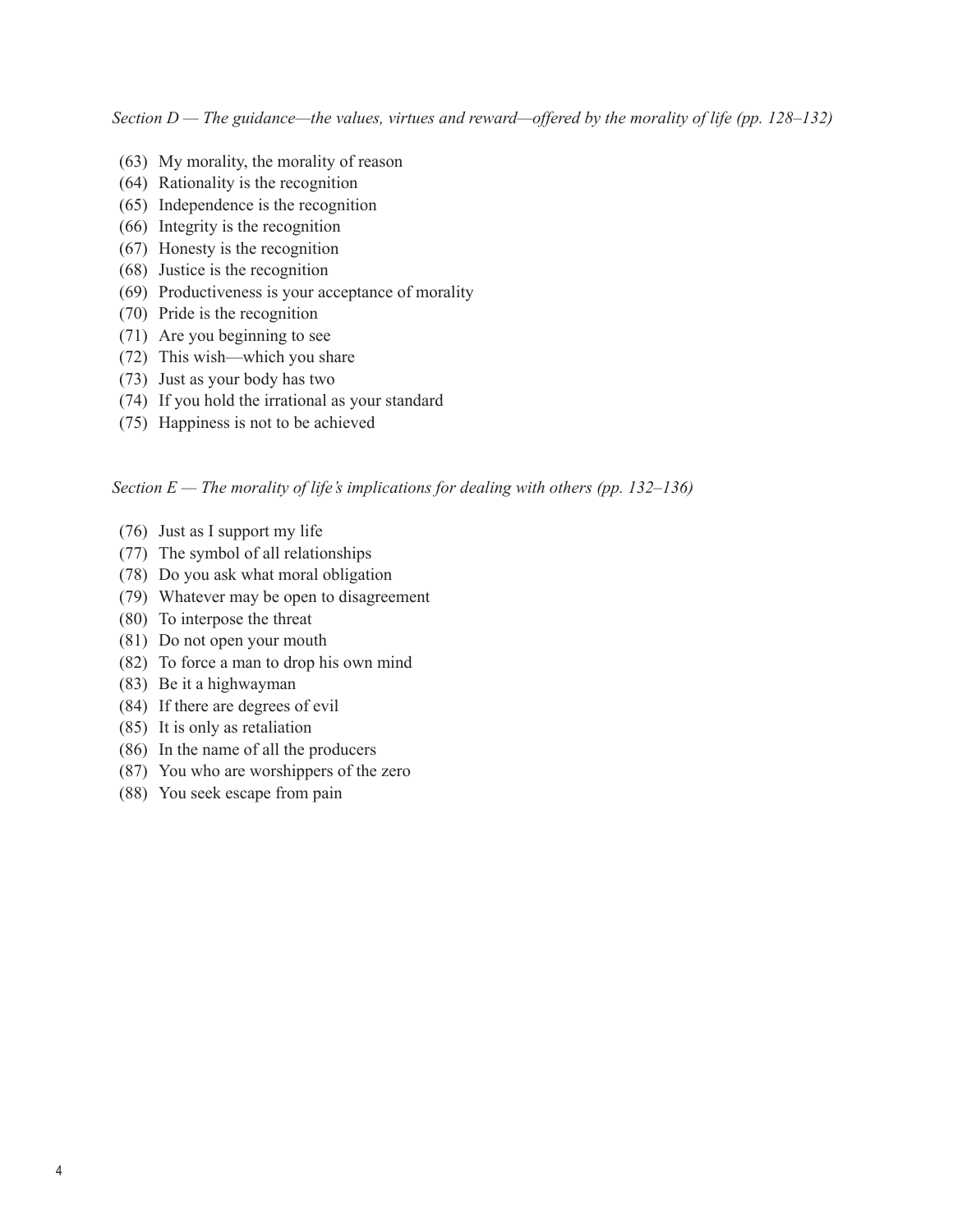# Part II — THE MORALITY OF DEATH (pp. 136–164)

*Section A — The damning of man's nature as evil (pp. 136–138)*

- (89) You, who have lost the concept
- (90) Death is the standard of your values
- (91) Damnation is the start of your morality
- (92) It is does not matter who
- (93) The name of this monstrous absurdity
- (94) A sin without volition
- (95) Do not hide behind the cowardly evasion
- (96) What is the nature of the guilt
- (97) Man's fall, according to your teachers
- (98) They call it a morality of mercy
- (99) No, they say, they do not preach
- (100) They have cut man in two
- (101) They have taught man that
- (102) Do you observe what human faculty

#### *Section B — The standard and purpose of morality according to the two teachers of the morality of death (pp. 138–139)*

- (103) And as he now crawls
- (104) As products of the split
- (105) The good, say the mystics of spirit
- (106) *Selfishness*—say both

#### *Section C — The meaning of sacrifice (pp. 139–143)*

- (107) Whoever is now within reach
- (108) "Sacrifice" does not mean
- (109) If you exchange a penny
- (110) If you give money to help
- (111) If you renounce all personal desires
- $(112)$  A sacrifice is the surrender of a value
- (113) You are told that moral perfection
- (114) If you start, however
- (115) Do not remind me that
- (116) If you wish to save
- (117) Sacrifice could be proper
- (118) The creed of sacrifice
- (119) Are you thinking
- (120) Your morality tells you
- (121) Do you say it is the spirit
- (122) And *that* is precisely the goal
- (123) It is your *mind*
- (124) This much is true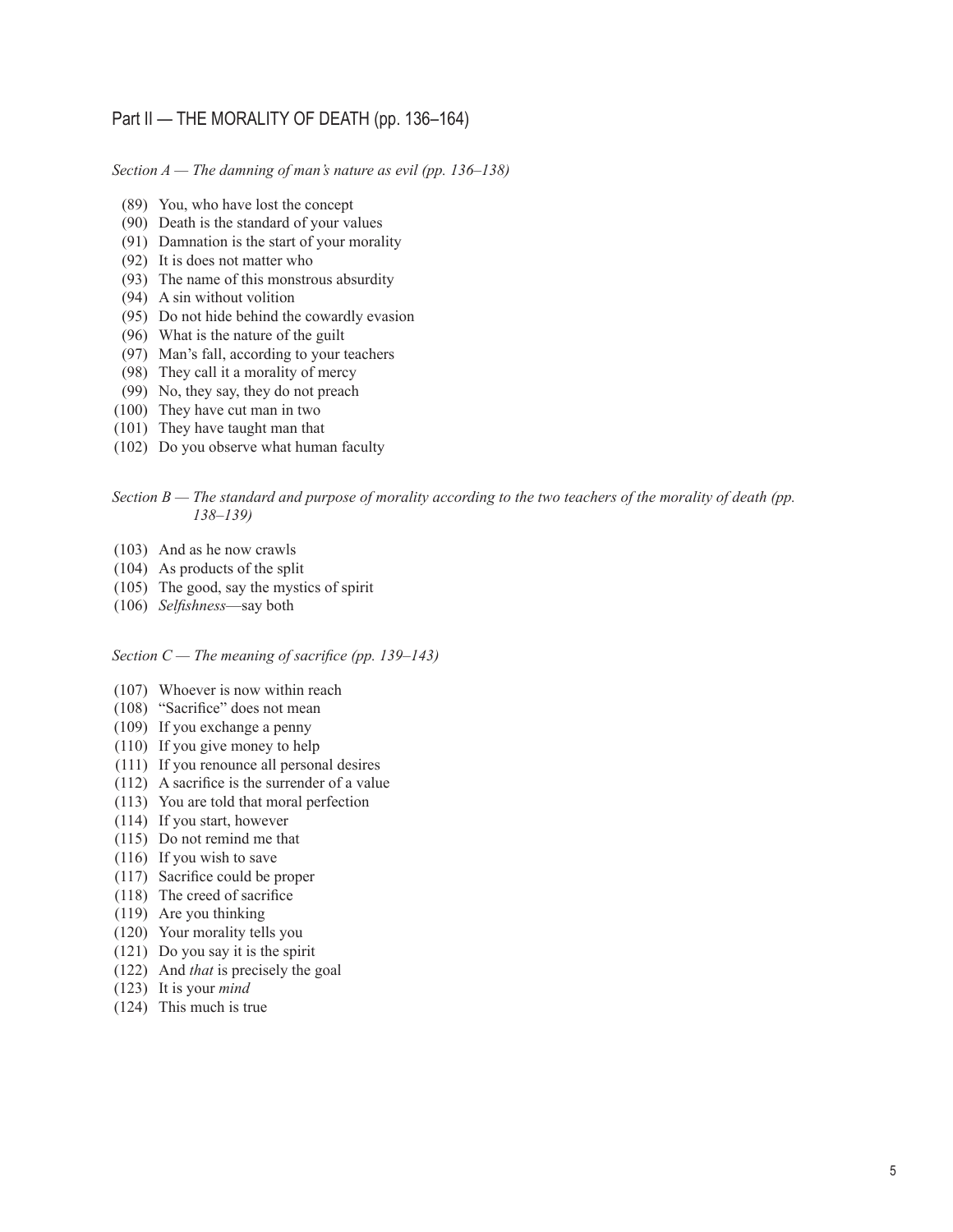# *Section D — The guidance offered by the code of sacrifice (pp. 143–145)*

- (125) If you search your code
- (126) Your code—which boasts
- (127) As this double-jointed, double-standard morality
- (128) For those of you who might ask questions
- (129) You who have no standard
- (130) I, who do not accept the unearned
- (131) The answer you evade
- (132) Such is the secret core of your creed
- (133) Your code divides mankind
- (134) Whatever the value involved
- (135) If you succeed
- (136) If you heal your pain
- (137) A morality that holds *need*

#### *Section E — The code of sacrifice's implications for dealing with others (pp. 145–146)*

- (138) Who provides the account
- (139) Under a morality of sacrifice
- (140) You fear the man

#### *Section F — The justification of the code of sacrifice (pp. 146–148)*

- $(141)$  The justification of sacrifice
- (142) As there can be no causeless wealth
- (143) Observe that he does not
- (144) Love is the expression of one's values
- (145) Such is your morality
- (146) Such was your goal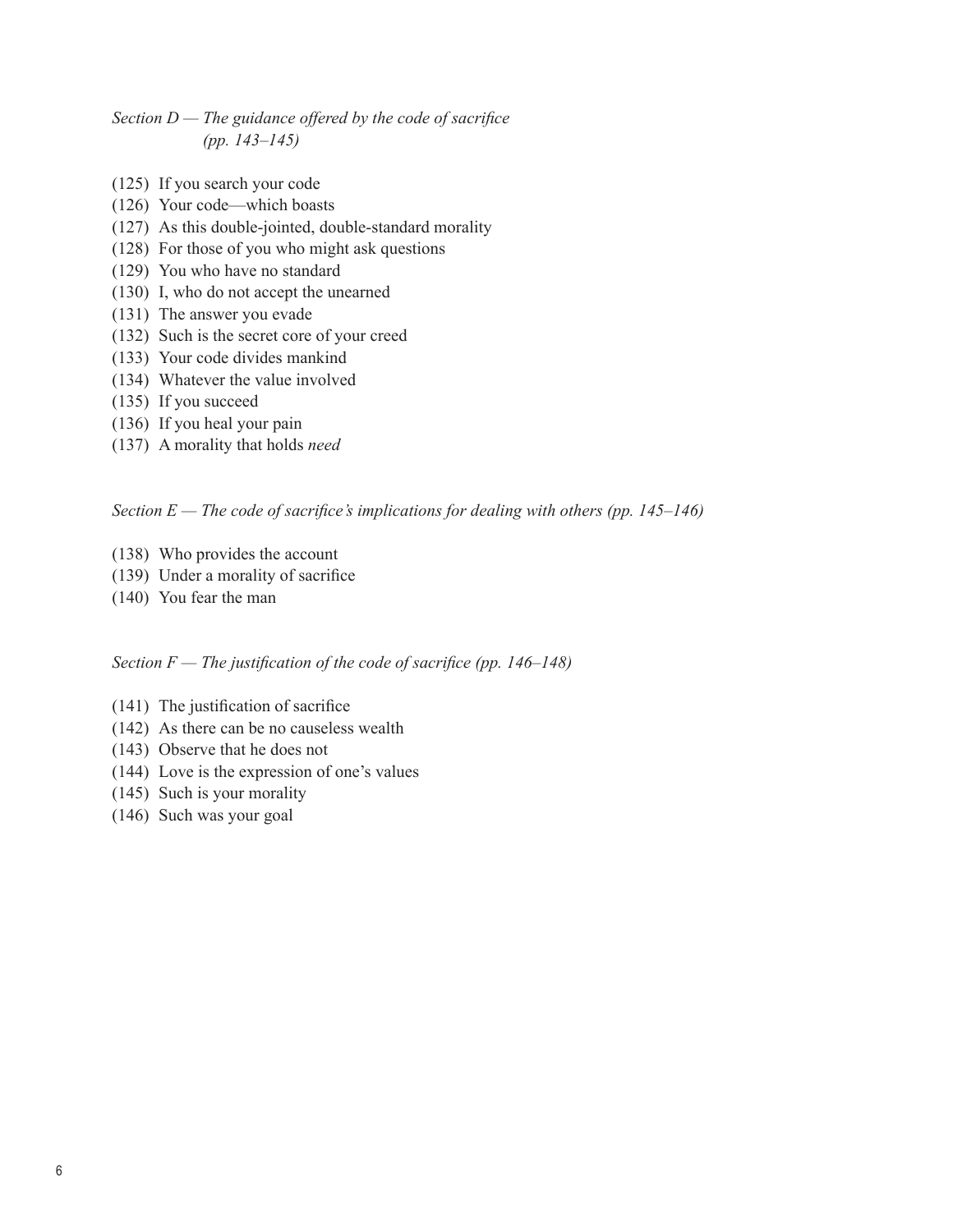*Section G — The means and motives of the preachers of the morality of death (pp. 148–164)*

 *Point 1 — The mystic attacks you through your fear of relying on your mind (pp. 148–149)*

- (147) The degree of your ability
- (148) The mystics of both schools
- (149) They claim that they perceive
- (150) It is only the metaphysics

#### *Point 2 — The mystic's ideal is a world where wishing works (pp. 149–150)*

- (151) What is the nature
- (152) And *that* is the whole of their shabby secret
- (153) The restriction they seek
- (154) Those who tell you
- (155) There is no honest revolt
- (156) No matter how eagerly you claim

#### *Point 3 — In the name of his ideal he rebels against causality (pp. 150–152)*

- (157) Your teachers, the mystics
- (158) They want to cheat
- (159) Those irrational wishes that draw you
- (160) Whenever you committed the evil
- (161) The links you strive to drown
- (162) The law of identity
- (163) Whenever you rebel against causality

*Point 4 — The men of the mind, the cause of the causeless, must be blanked out (pp. 152–155)*

- (164) Who pays for the orgy?
- (165) We are the *cause*
- (166) You—who leap like a savage
- (167) Just as your mystics of spirit
- (168) For centuries, the mystics of spirit
- (169) *Now* we are chained
- (170) Dropping below the level of a savage
- (171) As they feed on stolen wealth
- (172) As they proclaim
- (173) "We know that we know nothing"
- (174) When a savage who has not learned
- (175) When he declares
- (176) An axiom is a statement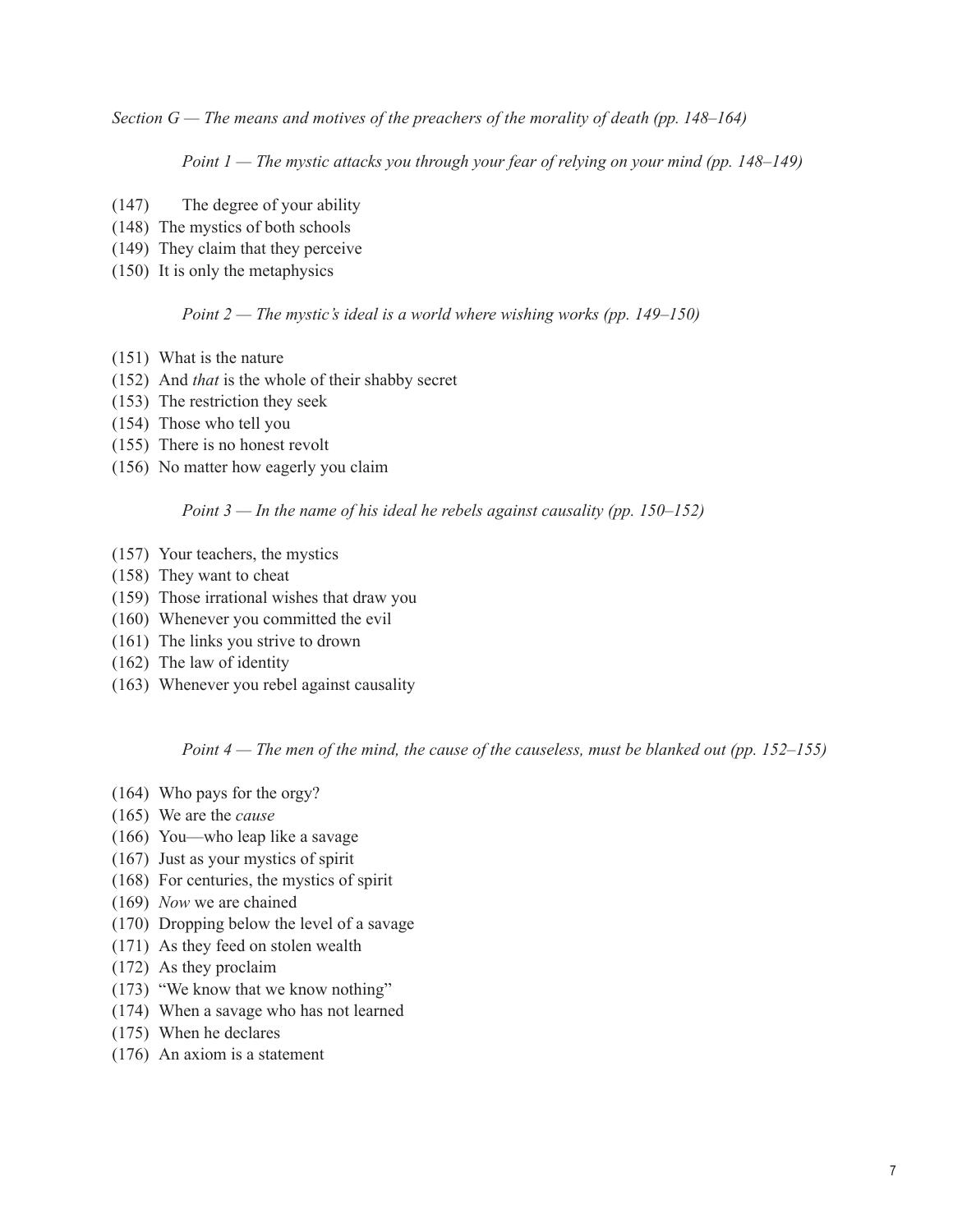*Point 5 — The mystic's goal is to deprive you of the concept of objective reality—in order to rule you (pp. 155–160)*

- (177) Do you think they are taking you back
- (178) A savage is a being
- (179) *We* are the men who reach that day
- (180) To a savage
- (181) *His* is the intellectual state
- (182) If you wonder by what means
- (183) For centuries, the mystics of spirit
- (184) If you surrender your power
- (185) If you doubt that such is their purpose
- (186) The problem of production
- (187) They proclaim that every man
- (188) And to forestall any inquiry
- (189) Did you wonder what is wrong
- (190) Make no mistake
- (191) From the rites of the jungle witch doctors

 *Point 6 — The mystic's success requires your consent: the birth of a mystic (pp. 160–164)*

- (192) But it cannot be done to you
- (193) When you listen to a mystic's harangue
- (194) A mystic is a man
- (195) From then on, afraid to think
- (196) When a mystic declares
- (197) Every dictator is a mystic
- (198) Just as the mystic is a parasite
- (199) There is only one state
- (200) No matter whose welfare
- (201) Destruction is the only end
- (202) You who're depraved enough
- (203) You who are innocent enough
- (204) You who've never grasped
- (205) It is a conspiracy without leader
- (206) It is a conspiracy of all those who seek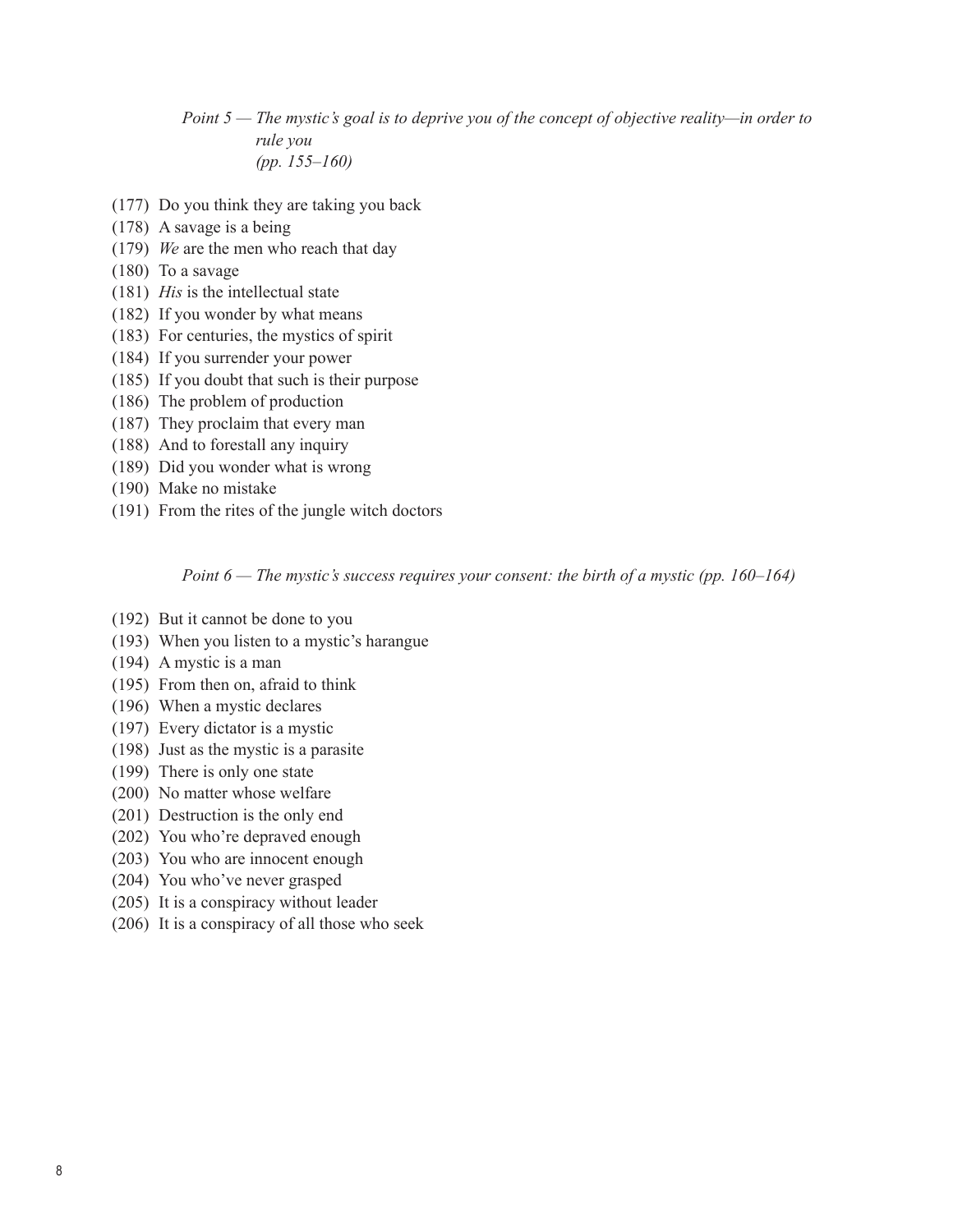# PART III — YOUR CHOICE IS EITHER THE MORALITY OF LIFE OR THE MORALITY OF DEATH (pp. 164–192)

*Section A — The morality of death is through (pp. 164–170)*

- (207) We, who were the living buffers
- (208) I am the man whose existence
- (209) Twelve years ago
- (210) Like the man who discovered
- (211) Then, one night
- (212) Then I saw what was wrong
- (213) I quit that factory
- (214) If you want to know what you lost
- (215) Take a look around you
- (216) You proclaim yourself unable
- (217) You propose to establish
- (218) This idol of your cult
- (219) In order to deprive us
- (220) What blank-out permitted you
- (221) Did you want to know who is John Galt?
- (222) I have done by plan
- (223) The infamous times
- (224) But there will be no extinction
- (225) I have called out on strike
- (226) You, who dare
- (227) Unless you learn

*Section B — You must identify your belief that morality is a necessary evil (pp. 170–172)*

- (228) But to those of you
- (229) Since childhood
- (230) No matter what dishonorable compromise
- (231) The sole result
- (232) Swinging like a helpless branch
- (233) Morality, to you, is a phantom scarecrow
- (234) If you identify
- (235) Do you wonder why
- (236) Do you cry that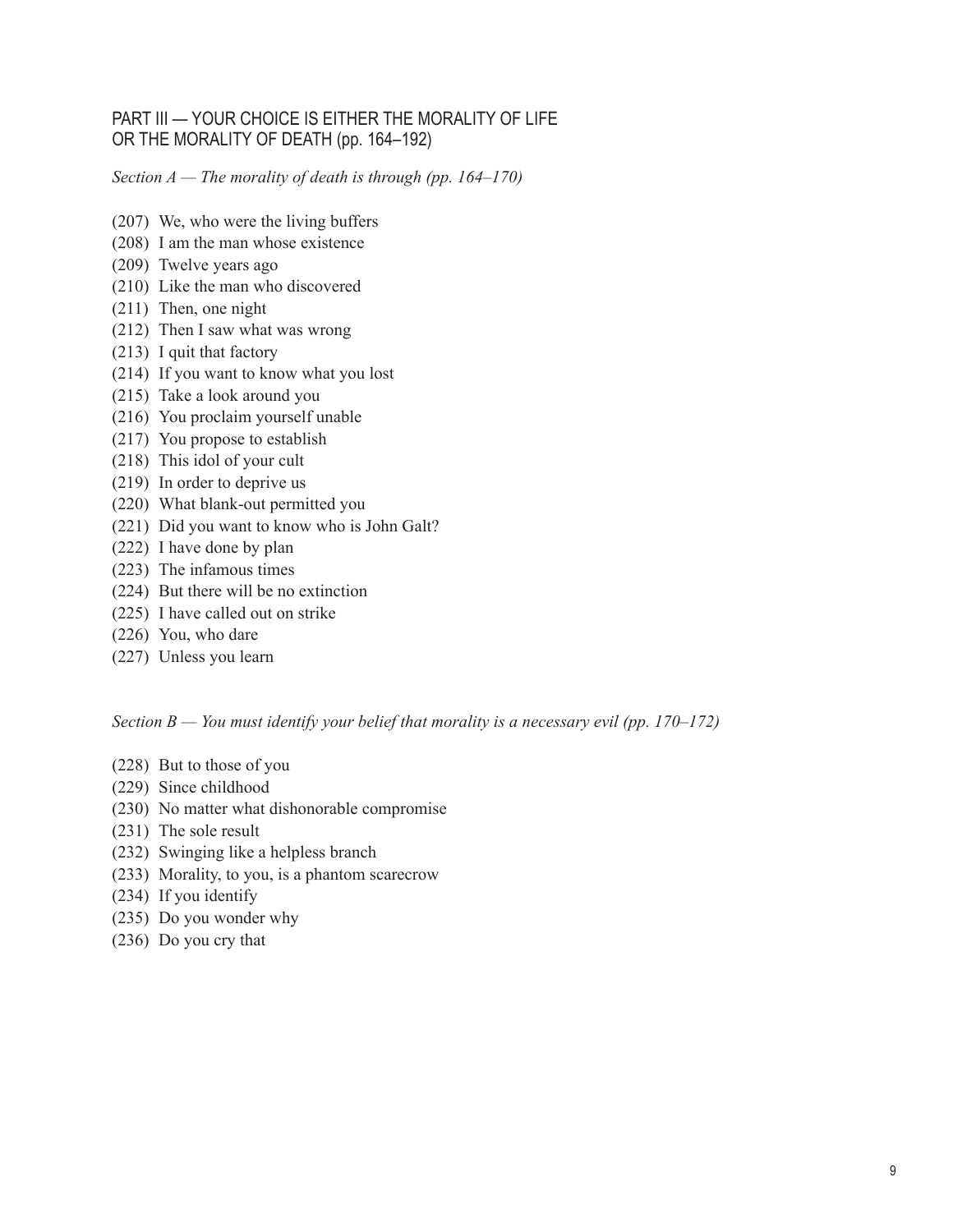*Section C — Your resulting attraction to compromise only serves evil: you must reject your moral code (pp. 172–175)*

- (237) The fence you have been straddling
- (238) The man who refuses to judge
- (239) There are two sides
- (240) You, who are half-rational
- (241) You have reached
- (242) At the end of your road
- (243) You blank out the open
- (244) You blank it out and cling

*Section D — You fear rejecting your moral code because your self-esteem is tied to it (pp. 175–177)*

- (245) You blank it out, because
- (246) By a feeling he has not learned
- (247) Every act of man's life
- (248) Every form of causeless self-doubt
- (249) It is not any crime
- (250) The *self* you have betrayed

### *Section E — Reclaim your self-esteem by reclaiming your mind (pp. 177–181)*

- (251) Observe the persistence
- (252) Some of you will never know
- (253) That choice is yours to make
- (254) Whoever you are—you who are alone
- (255) Accept the irrevocable fact
- (256) Do not say that you're afraid
- (257) Discard that unlimited license
- (258) Learn to distinguish
- (259) Accept the fact that the achievement
- (260) As a basic step of self-esteem
- (261) Do not say that my morality
- (262) We—whom you are now calling
- (263) When you failed to give recognition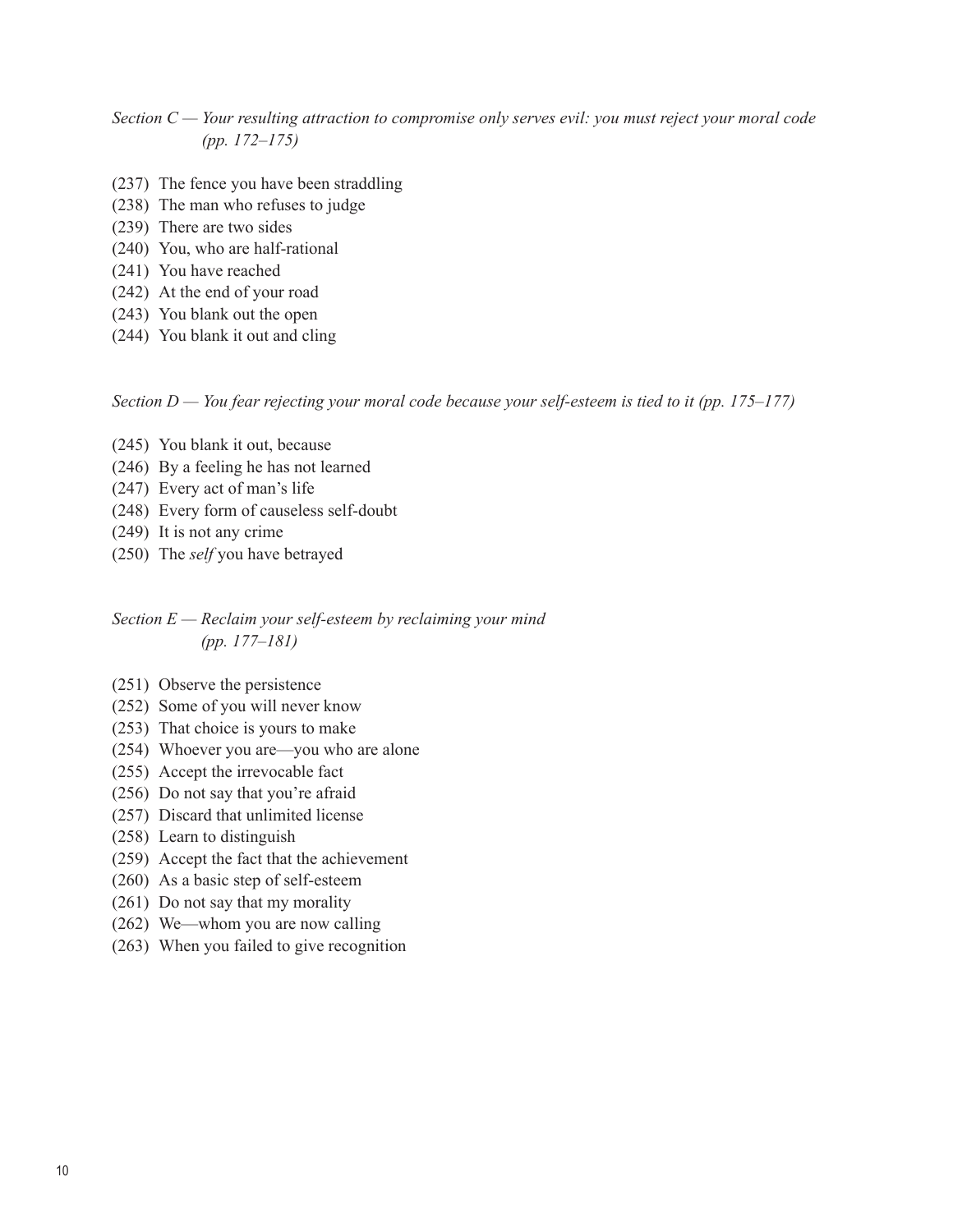# *Section F — The men of the mind will rebuild this country on the foundation of the morality of life (pp. 181–185)*

- (264) It was the three of us
- (265) This country—the product
- (266) Neither he nor the rest of us
- (267) You who've lost the concept
- (268) *Rights* are a moral concept
- (269) Just as man can't exist
- (270) The source of property rights
- (271) The only proper purpose of a government
- (272) Only a brute
- (273) So long as men, in the era of savagery

#### *Section G — The men of the mind are not your exploiters but your benefactors (pp. 185–188)*

- (274) Look past the range
- (275) When you work in a modern factory
- (276) The machine, the frozen form
- (277) Every man is free to rise
- (278) In proportion to the mental energy
- (279) Such was the service we had given
- (280) You did not care to compete
- (281) Some of you might plead the excuse

# *Section H — Stop supporting your own destroyers—go on strike (pp. 188–192)*

- (282) But it is not to him that I wish
- (283) I am speaking to those
- (284) Do not attempt to rise
- (285) If you find a chance to vanish
- (286) Act as a rational being
- (287) When the looters' state collapses
- (288) We will open the gates
- (289) Then this country will once more
- (290) In that world, you will be able to rise
- (291) Such is the future
- (292) The last of my words
- (293) In the name of the best within you
- (294) But to win it requires
- (295) You will win when
- (296) I swear—by my life